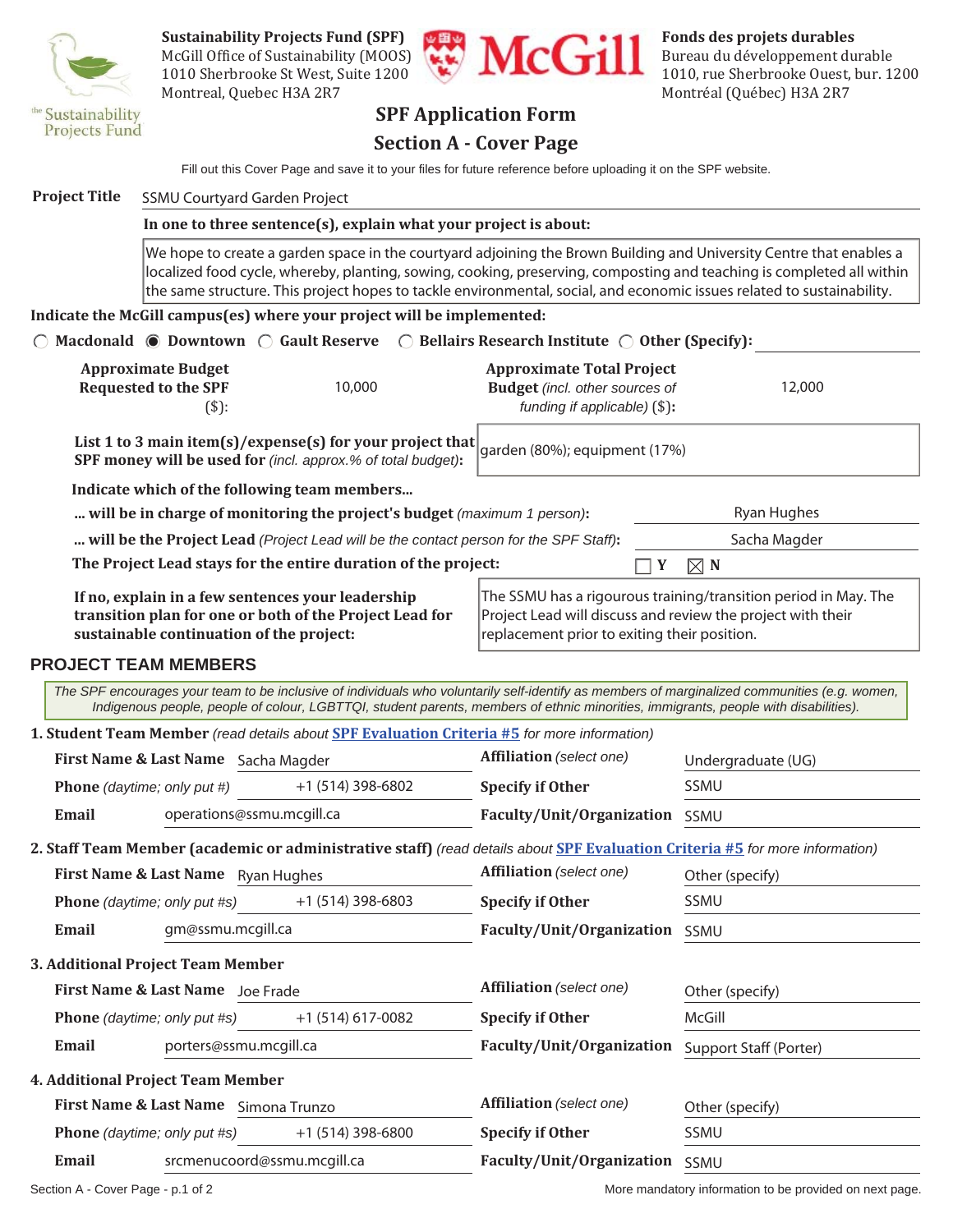

**Sustainability Projects Fund (SPF)**<br>
McGill Office of Sustainability (MOOS)<br>
1010 Sherbrooke St West Suite 1200 McGill Office of Sustainability (MOOS)  $\begin{bmatrix} 1 & 1 \end{bmatrix}$  Bureau du développement durable Montreal, Quebec H3A 2R7 Montréal (Québec) H3A 2R7



1010 Sherbrooke St West, Suite 1200

## **SPF Application Form Section A - Cover Page**

#### **PROJECT TEAM MEMBERS (CONT'D)**

|                              | <b>5. Additional Project Team Member</b>             |                   |                          |                                                                                                                                                                                                                                                                             |                                                                                                                                                                                                                                                                                                                                                                                                                                                                                                                                                                                                             |  |
|------------------------------|------------------------------------------------------|-------------------|--------------------------|-----------------------------------------------------------------------------------------------------------------------------------------------------------------------------------------------------------------------------------------------------------------------------|-------------------------------------------------------------------------------------------------------------------------------------------------------------------------------------------------------------------------------------------------------------------------------------------------------------------------------------------------------------------------------------------------------------------------------------------------------------------------------------------------------------------------------------------------------------------------------------------------------------|--|
|                              | First Name & Last Name Paige Isaac                   |                   | Affiliation (select one) |                                                                                                                                                                                                                                                                             | Undergraduate (UG)                                                                                                                                                                                                                                                                                                                                                                                                                                                                                                                                                                                          |  |
| Phone (daytime; only put #s) |                                                      | +1 (514) 398-3216 |                          | <b>Specify if Other</b>                                                                                                                                                                                                                                                     | First People's House                                                                                                                                                                                                                                                                                                                                                                                                                                                                                                                                                                                        |  |
| <b>Email</b>                 | paige.isaac@mcgill.ca                                |                   |                          | Faculty/Unit/Organization                                                                                                                                                                                                                                                   | <b>McGill University</b>                                                                                                                                                                                                                                                                                                                                                                                                                                                                                                                                                                                    |  |
|                              | 6. Additional Project Team Member                    |                   |                          |                                                                                                                                                                                                                                                                             |                                                                                                                                                                                                                                                                                                                                                                                                                                                                                                                                                                                                             |  |
|                              | First Name & Last Name Ben Ger                       |                   |                          | Affiliation (select one)                                                                                                                                                                                                                                                    | Undergraduate (UG)                                                                                                                                                                                                                                                                                                                                                                                                                                                                                                                                                                                          |  |
| Phone (daytime; only put #s) |                                                      | +1 (514) 398-6801 |                          | <b>Specify if Other</b>                                                                                                                                                                                                                                                     | SSMU                                                                                                                                                                                                                                                                                                                                                                                                                                                                                                                                                                                                        |  |
| <b>Email</b>                 | president@ssmu.mcgill.ca                             |                   |                          | Faculty/Unit/Organization                                                                                                                                                                                                                                                   | SSMU                                                                                                                                                                                                                                                                                                                                                                                                                                                                                                                                                                                                        |  |
|                              | 7. Additional Project Team Member                    |                   |                          |                                                                                                                                                                                                                                                                             |                                                                                                                                                                                                                                                                                                                                                                                                                                                                                                                                                                                                             |  |
|                              | First Name & Last Name Zineb Mouhtam                 |                   |                          | Affiliation (select one)                                                                                                                                                                                                                                                    | Other (specify)                                                                                                                                                                                                                                                                                                                                                                                                                                                                                                                                                                                             |  |
| Phone (daytime; only put #s) |                                                      | +1 (514) 398-8590 |                          | <b>Specify if Other</b>                                                                                                                                                                                                                                                     | <b>SSMU Daycare</b>                                                                                                                                                                                                                                                                                                                                                                                                                                                                                                                                                                                         |  |
| Email                        | daycare@ssmu.mcgill.ca                               |                   |                          | Faculty/Unit/Organization                                                                                                                                                                                                                                                   | <b>SSMU Daycare</b>                                                                                                                                                                                                                                                                                                                                                                                                                                                                                                                                                                                         |  |
|                              | 8. Additional Project Team Member                    |                   |                          |                                                                                                                                                                                                                                                                             |                                                                                                                                                                                                                                                                                                                                                                                                                                                                                                                                                                                                             |  |
|                              | First Name & Last Name Niall Carolan                 |                   |                          | Affiliation (select one)                                                                                                                                                                                                                                                    | Other (specify)                                                                                                                                                                                                                                                                                                                                                                                                                                                                                                                                                                                             |  |
| Phone (daytime; only put #s) |                                                      | +1 (514) 398-6800 |                          | <b>Specify if Other</b>                                                                                                                                                                                                                                                     | SSMU                                                                                                                                                                                                                                                                                                                                                                                                                                                                                                                                                                                                        |  |
| Email                        | finance@ssmu.mcgill.ca                               |                   |                          | Faculty/Unit/Organization SSMU                                                                                                                                                                                                                                              |                                                                                                                                                                                                                                                                                                                                                                                                                                                                                                                                                                                                             |  |
| <b>OPTIONAL:</b>             |                                                      |                   |                          | If applicable, total number of team members voluntarily self-identifying as members of marginalized communities:                                                                                                                                                            | To list more members, fill a 2nd Cover Page form and save it separately. Then merge with your 1st Cover Page before uploading to the SPF website.                                                                                                                                                                                                                                                                                                                                                                                                                                                           |  |
|                              | Represented marginalized communities:                |                   | Indiaenous People        |                                                                                                                                                                                                                                                                             |                                                                                                                                                                                                                                                                                                                                                                                                                                                                                                                                                                                                             |  |
|                              | Specify if Other(s) and/or add more:                 |                   |                          |                                                                                                                                                                                                                                                                             |                                                                                                                                                                                                                                                                                                                                                                                                                                                                                                                                                                                                             |  |
| project and/or team members) | Relevant link(s): (to website(s) or social media re: |                   |                          |                                                                                                                                                                                                                                                                             |                                                                                                                                                                                                                                                                                                                                                                                                                                                                                                                                                                                                             |  |
|                              | How did you learn about the SPF? (select one)        |                   | Other (specify)          |                                                                                                                                                                                                                                                                             | Specify if Other Campus Space and Planning                                                                                                                                                                                                                                                                                                                                                                                                                                                                                                                                                                  |  |
|                              |                                                      |                   |                          | Please check the boxes to confirm that you have read and agree to the following information:                                                                                                                                                                                |                                                                                                                                                                                                                                                                                                                                                                                                                                                                                                                                                                                                             |  |
| $\boxtimes$<br>$\boxtimes$   |                                                      |                   |                          | part of its content in the cases where they would need to (e.g. to receive professional advice, connect our team to stakeholders, etc.).<br>be disclosed (e.g. for contact information or through our application and progress/final reports published on the SPF website). | All our project team members understand that the SPF is publicly funded and therefore, by default SPF projects are not confidential. We agree that<br>if needed, the SPF Steward, the SPF Administrator and/or the SPF Working Group members read and/or share the application and/or communicate<br>If our project is approved, all our project team members agree that their name, email, and phone number as well as their participation to the project<br>If you do not check this box, the SPF staff will communicate with you to know who's information to remove before sharing your project online. |  |
| $\boxtimes$                  |                                                      |                   |                          | All our project team members have read and understood the SPF Terms & Conditions, and we confirm that we agree to respect them.                                                                                                                                             | If any aspects of the SPF Terms & Conditions are unclear to you, contact the SPF Staff before you submit your application so that you can check<br>this box in all confidence. Also note that, if your project is approved, the Project Leads and the person monitoring the project's budget will have<br>to confirm in writing (through email or document's signing) that they agree to the SPF Terms & Conditions before officially starting the project.                                                                                                                                                 |  |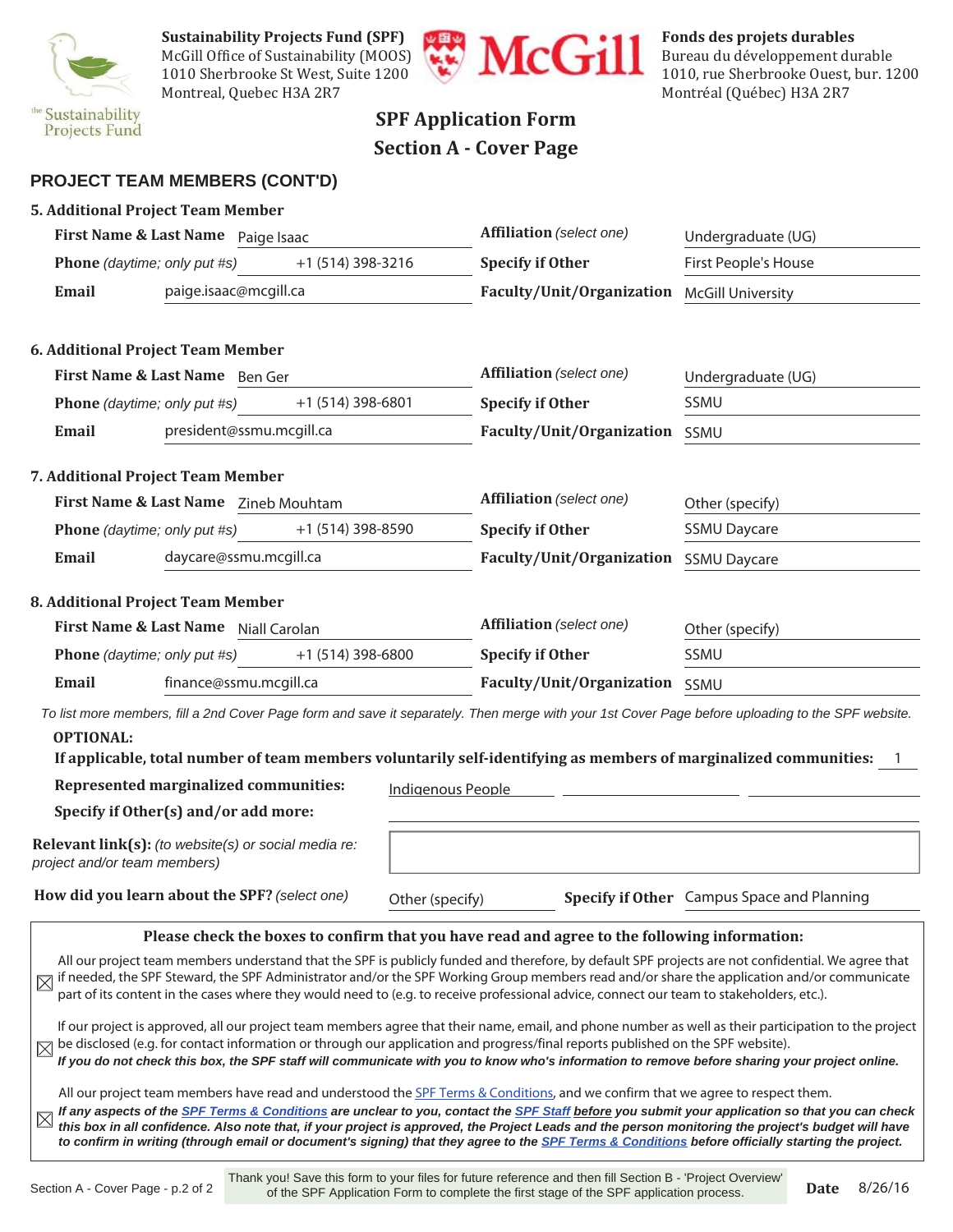

McGill Office of Sustainability (MOOS)  $\begin{array}{c} \begin{array}{c} \bullet \\ \bullet \end{array} \end{array}$   $\begin{array}{c} \bullet \\ \bullet \end{array}$  Bureau du développement durable Montreal, Quebec H3A 2R7 Montréal (Québec) H3A 2R7



1010 Sherbrooke St West, Suite 1200

## **SPF Application Form**

## **Section B - Project Overview**

Answer the following questions and save this form to your files for future reference before uploading it on the SPF website with Section A - Cover Page.

| <b>Project Title</b>                                | Courtyard Garden |                           |                   |       |                           |
|-----------------------------------------------------|------------------|---------------------------|-------------------|-------|---------------------------|
| <b>Project Lead</b><br><b>First &amp; Last Name</b> | Sacha Magder     | <b>Phone</b><br>(daytime) | +1 (514) 398-6802 | Email | operations@ssmu.mcgill.ca |

*Before you fill out this Project Overview, make sure you have consulted all related application documents online, including the SPF Evaluation Criteria, the SPF Glossary, the SPF Project Flow Diagram, and the SPF Sustainability Brief. Read all questions first before starting answering them. Answer exactly what is being asked: go straight to the point and stay clear and succint. If need be, you will have a chance to include additional information in appendices at a later stage of the application process. The characters' limit (including spaces) is indicated for each question so that you can draft your answers in Word first if you want to (you will have to remove all formatting in Word before pasting here). Note that any skipped*  line will make you loose the line's characters (approx. 140 characters). Once you successfully pass this first stage of the application process, the SPF Staff will ask you to fill a Project Plan, in which you will specify your expected impacts, S.M.A.R.T. objectives and main activities, outputs, *success indicators, stakeholders, main risks and mitigation measures, preliminary timeline, and costs. Although it is OK for you not to have all these details ready at this stage, having thought about them in advance will help you succeed in responding to the following questions.*

**Project Vision** The physical environment becomes a focal point for community engagement, learning, and a source of well-being.

*A vision depicts the ideal future that someone is hoping for. Thus, a vision is a dreamed aspiration that someone intends to lead or contribute to, and it does not necessarily need to currently seem realistic. As such, tell us how you see McGill campuses in an ideal world once your project is completed successfully. The vision does not need to be completed within the timeline of the SPF funding.*

#### **Project Goal** To transform a relatively unused courtyard adjoining both the Brown and University Centre into a community garden, serving operations, and providing learning opportunities for local daycare children and students.

**1. What is the specific sustainability-related issue/challenge that you see on McGill campus(es) that you want to address?**  A goal is the overarching desired tangible realization (and thus change) to be achieved within the project's lifespan. The goal contributes to the project's vision in a palpable and realistic manner. The *project's goal may last longer than the SPF funding lifespan. In line with the SPF mandate, when achieved, your project's goal should result in a culture shift (e.g. change in ideas, habits, behavior).*

#### *(530 char. max. ~80 words)*

Many green spaces on campus, apart from lower field, are not being effectively used and their potential as a quiet place to repose, be active, learn or grow foods are not being fully realized. In addition, an incredible amount of water is use to maintain the appearance of these spaces when they are covered in grass. This use of water resources currently sees no benefit other than the temporary aesthetic value.

#### **2. What is your project idea and how will it help address the above issue/challenge?** *(2000 char. max. ~300 words)*

The Students' Society of McGill University (SSMU) would like to create a garden in the courtyard space adjoining the Brown Building and University Centre. The garden would be managed by the SSMU after construction, and would serve to provide sustainable food for our cafeteria (and other operations), while also enhancig the aesthetics of the area, without being at the expense of sufficient greenery and patio space. The garden will be an open space for SSMU staff, as well as students, and additional act as a green learning centre for daycare children (basic gardening and planting will be added to the annual education programming). Finally, the waste produced by the gardens produce, in our student-run operations in the University Centre, will be composted to be returned back into the gardens each year. In essence, the benefits of this project can best be observed through intersections with the three pillars of sustainability: 1. Environmental: Locally produced produce cuts travel emissions produced when buying food from a distance, allows the SSMU to advocate against the negative practice that is monoculture farming, and gives the SSMU control over how much waste is produced in the process (current industry standards see "misshapen" fruits and vegetables thrown out, because of this an incredible amount of perfectly good food goes to waste). Finally, this allows us to minimize water wasted on simply maintaining grass. 2. Social: Agricultural spaces in cities have proven to have a positive affect on the mental health of nearby communities, and providing a

new interactive learning space for children will hopefully increase awareness of our food processes and general environmental interest. 3. Economic: By growing our own produce we will be able to cut costs and reduce access barriers that lower-income students may face when trying to get food on campus, or sustainable food in general.

#### **3. What impacts do you want your project to have on McGill structures, processes and/or systems? Also specify how this should positively transform peoples' behaviors/perspectives/habits on McGill campus(es).** *(935 char. max. ~135 words)*

After completion of the project, it is expected outdoor events and activities will increase, creating exposure for the project and hopefully, it will inspire others to engage in similar projects in their respective locations. Furthermore, the introduction of educational planting programs with nearby daycare children will foster lifelong learning and respect for community agriculture. When garden products are used in University Centre food operations, they will be advertised to students and showcased as examples of locally grown foods and a holistic approach to commercial food preparation; from soil to plate in the same day. Also, as this project falls heavily in line with the SSMU's Sustainability Policy, this will hopefully set an important example for the Administration as a whole that "greenwashing" cannot be all that we do; definitive action must be taken after one supports sustainable practices on paper.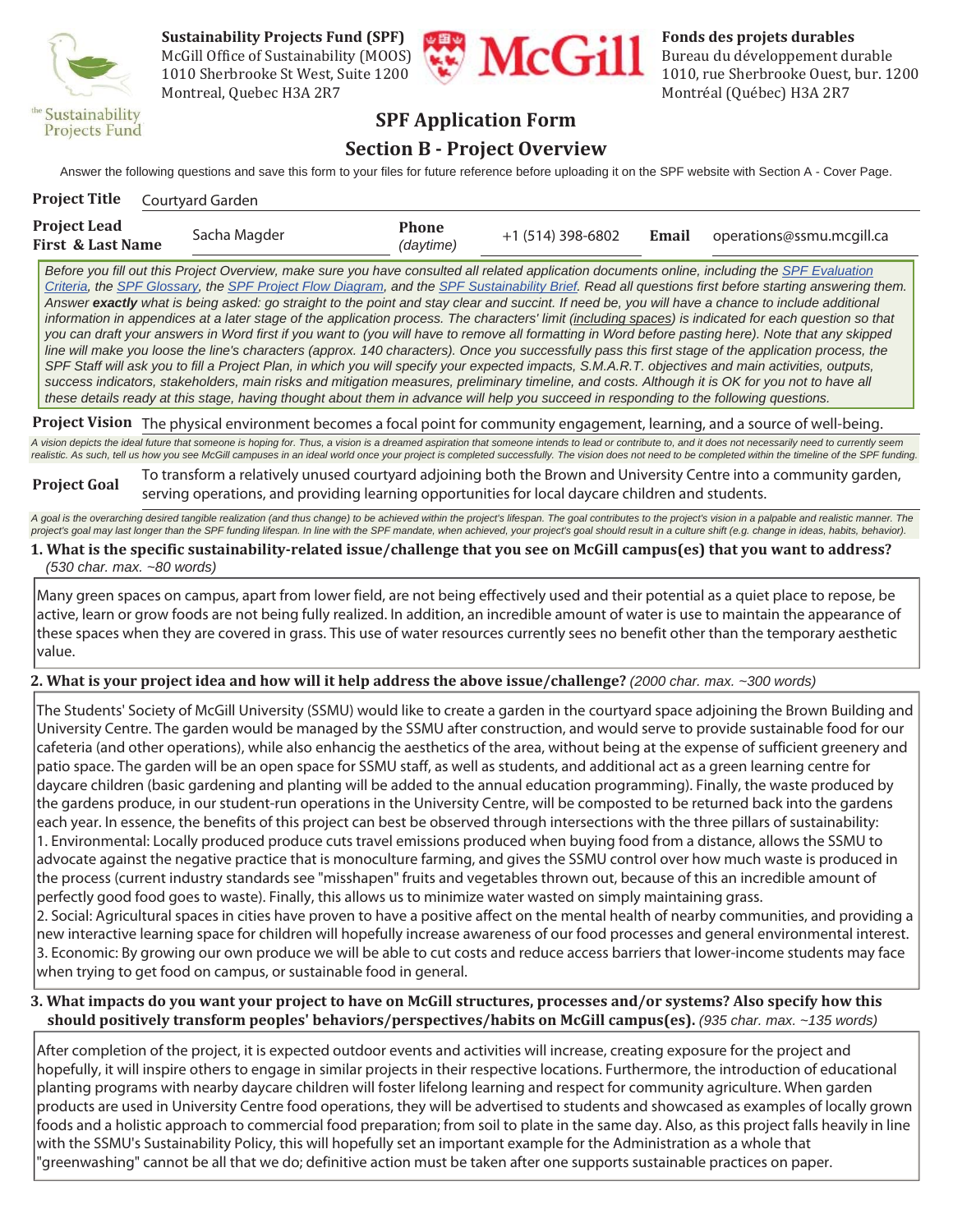

McGill Office of Sustainability (MOOS)  $\left(\begin{array}{c} \bullet \\ \bullet \end{array}\right)$   $\left(\begin{array}{c} \bullet \\ \bullet \end{array}\right)$  Bureau du développement durable Montreal, Quebec H3A 2R7 Montréal (Québec) H3A 2R7



1010 Sherbrooke St West, Suite 1200

## **SPF Application Form**

## **Section B - Project Overview**

#### **4. What arrangements will make these impacts continue after the SPF funds have been spent?** *(530 char. max. ~80 words)*

Following the construction of the container, physical garden, and composting facilities, the SSMU will continue the annual sowing, maintenance and harvesting of the gardens. The SSMU will also coordinate planting with the nearby daycares and collaborate in designing the educational programming.

#### **- ABOUT SUSTAINABILITY -**

#### **5. How do you intend to address social, environmental, and/or economic dimensions of sustainability in your project's objectives?** *(1350 char. max. ~200 words)*

We will be incorporating the University Centre staff into the daily care of the garden spaces, the Daycare Director will be incorporating gardening into the seasonal education programming, the produce will be used in University Centre operations in locally sourced dishes and all waste will be composted, to be reincorporated back into the garden space. Once the initial cost of construction has been expended, annual maintenance costs (e.g. soil replacement, tools, etc...) will be borne solely by the SSMU and directed under the office of the President and VP Operations. As well, as mentioned above, there are many ways in which this project intersects with the three pillars of sustainability. To reiterate just a few of the things mentioned a few boxes above:

1. Environmental: Locally produced produce cuts travel emissions produced when buying food from a distance, etc. (more above) 2. Social: Agricultural spaces in cities have proven to have a positive affect on the mental health of nearby communities. etc. (more above)

3. Economic: By growing our own produce we will be able to cut costs and reduce access barriers that lower-income students may face when trying to get food on campus, or sustainable food in general.

#### **6. In addition to having sustainability-related objectives (Q5), how will you ensure that your project is also planned and managed sustainably (e.g. material local sourcing; accessibility - see the SPF Sustainability Brief)?** *(530 char.max. ~80 words)*

We will be reusing some obsolete materials found in the University Centre, and using locally sourced soils. For example, we own several boxes, formally used as stage implements. They will be converted, in-house by SSMU staff, to create 4' x 8' x 2 ' container gardens. These containers will serve as excellent gardens for children as the garden can be accessed from all bordered sides.



The courtyard garden will provide a seasonal, local vegetable and herb source for food operations in the University Centre. It will use materials that have been repurposed for the garden that would have otherwise been designated as waste. Following construction, all organic waste will be composted for future use in the garden and after the first harvest, seeds from robust vegetable specimens will be used for annual planting. This will create a zero-waste garden project. In addition, the garden itself will enhance the sense of well-being of those who are either maintaining it or using the space for general outdoor activities.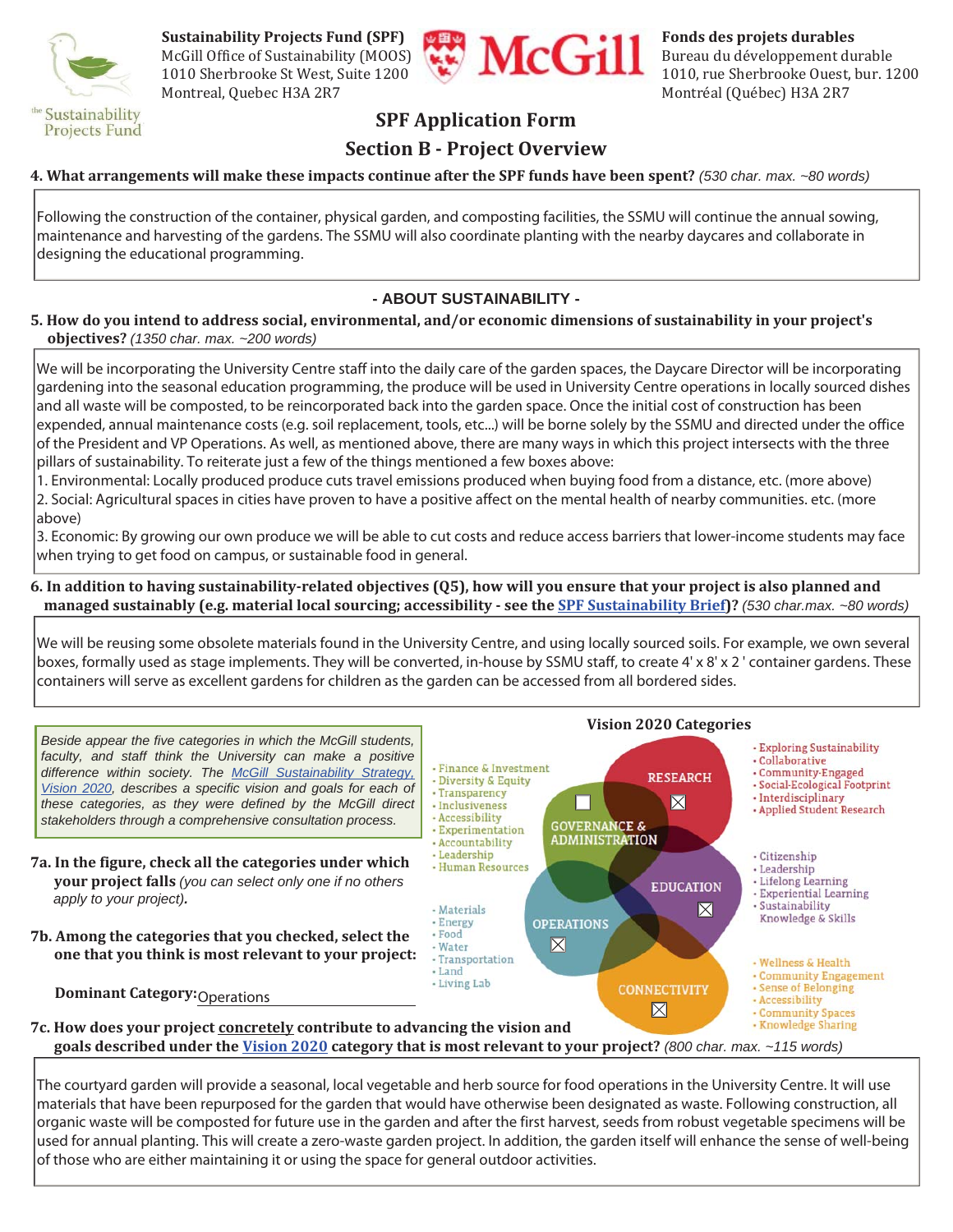

**Sustainability Projects Fund (SPF)**<br>
McGill Office of Sustainability (MOOS)<br>
1010 Sherbrooke St West, Suite 1200<br>
1010 Fundational Property of Sustainability (MOOS) McGill Office of Sustainability (MOOS)  $\left(\begin{array}{c} \bullet \\ \bullet \end{array}\right)$   $\left(\begin{array}{c} \bullet \\ \bullet \end{array}\right)$  Bureau du développement durable Montreal, Quebec H3A 2R7 Montréal (Québec) H3A 2R7



1010 Sherbrooke St West, Suite 1200

## **SPF Application Form**

## **Section B - Project Overview**

**8. How does your project relate to any current/past initiative(s) on McGill campus(es) (e.g. other SPF projects)? If applicable, also indicate: 1) how your project complements the initiative(s), and 2) how you will partner with them in implementing your project (e.g. working together on some activities, sharing material/resources/costs).** *(2000 char. max. ~300 words)*

This project will complement other gardens on campus, such as Campus Crops, Edible Campus, and some of the garden on campus that belong to Santropol Roulant. We are interested in learning from those projects and experiences and using that knowledge to create our own garden space, but we seek to go well beyond those examples to create a localized food cycle, whereby, we plant, sow, cook, preserve, compost and teach all within the same structure. There is no need to receive additional materials/resources or share costs as the SSMU will shoulder future maintenance and repair expenses following construction.

Outreach will be done by the SSMU Environment Committee over the course of the Fall semester. Members will be tasked to reach out to community organizations and take notes on the skills and protocols required to cultivate a successful garden. An informative gardening guide will be created to be used for gardening once the garden is constructed in the Spring. This will be performed based on the availability of the Envionrment Committee members once classes resume in September.

**9. List the other stakeholders on/off of McGill campus(es) that you will partner with for your project.** *(530 char. max. ~80 words)* Note: Under Stage 2 of the SPF application process, in the Detailed Project Plan, you will be asked to select your key stakeholders and specify how they will participate in your project. You will *also be able to submit any documents that you want in appendices to demonstrate your communications and agreements with the key partners of your project (e.g. support letters, emails).*

Stakeholders include the SSMU, its members and the SSMU Daycare.

**10. What key recommendations and/or lessons learned from current or past initiative(s) do you plan to build your project upon?** *(800 char. max. ~115 words)*

The SSMU has not engaged in a project of this nature prior to this application, however Environment Committee has long been part of gardening activities, occasionally with some of the projects mentioned (Campus Crops, Edible Campus, etc.), but also with the McGill School of the Environment (MSE) and Santropol Roulant. The SSMU will certainly reach out to these groups of interest to get some helpful advice. Finally, the First Peoples' House (FPS) could potentially give a helping hand in educating us on traditional agricultural practices (i.e. the Three Sisters), as they are located directly behind the University Centre building.

#### **- ABOUT SPF FUNDING -**

#### **11. Why do you think that your project should be funded by the SPF rather than by, or in addition to, another source of funding (i.e. what aspects of your project make it specifically relate to the SPF mandate)?** *(530 char. max. ~80 words)*

As a not for profit corporation, the SSMU has limited funds for projects and would not otherwise engage in a project of this size without assistance. As a Fund that has enabled great, sustainable operations projects on campus to come to fruition, it is our hope that the SPF will do the same for our project. As our garden is an example of the possibility of creating a soil to table food cycle in our own backyard, we present a practical approach to gardening, cooking, preserving and teaching without parallel on campus.

#### **12. What other sources of funding have you approached for your project? If applicable, also provide the relevant details on these sources (e.g. responses given, amounts already committed, what these amounts will pay).** *(530 char. max. ~80 words)*

The SSMU will continue funding this project following completion.

*Thank you! After you save it to your files, you can now upload this form and Section A - Cover Page on the SPF website to complete this*  first stage of the application process. The SPF staff will contact your team within two weeks to provide feedback and accompany you *towards next stage - Project Plan. Congratulations for applying to the SPF!*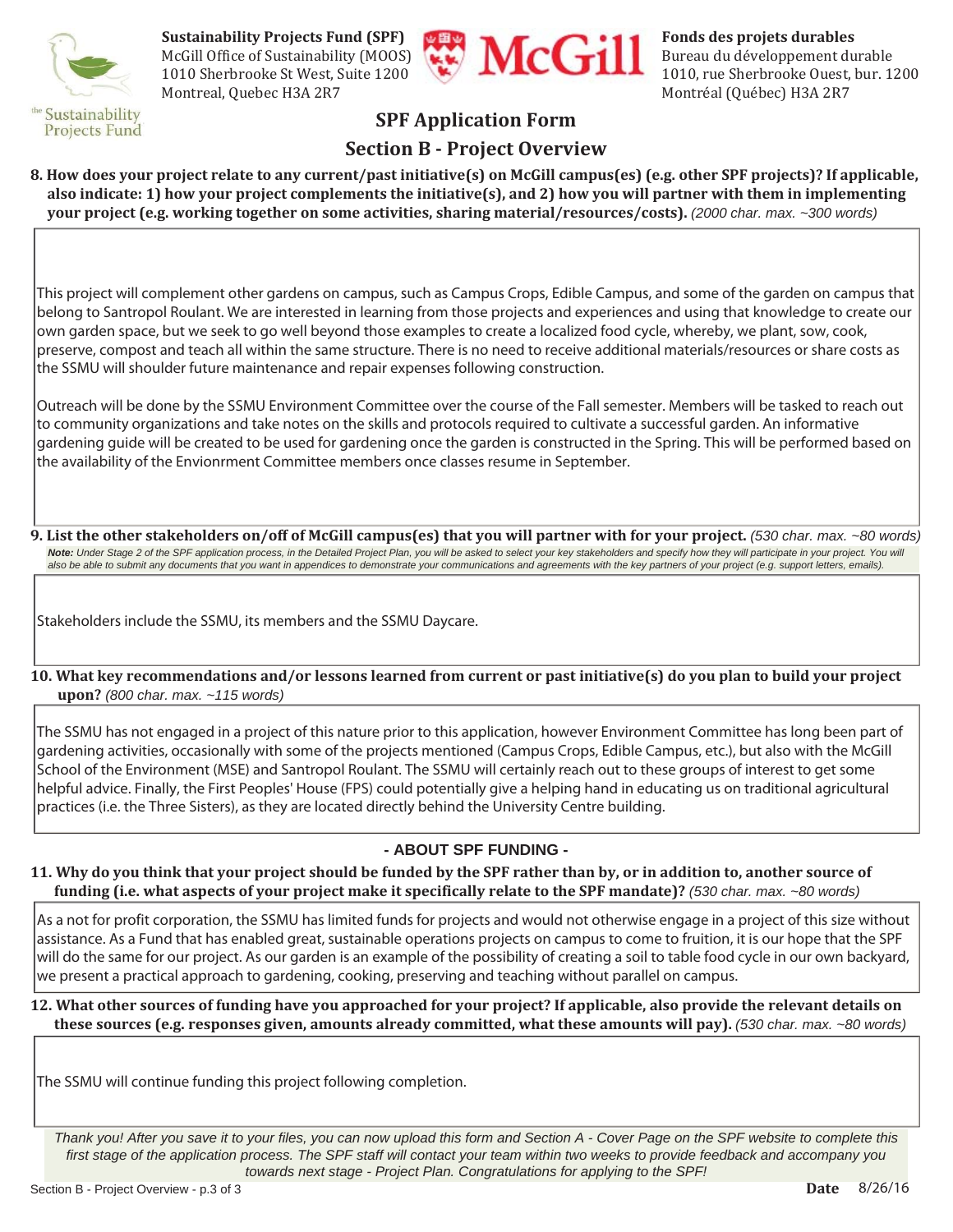

McGill Office of Sustainability (MOOS)  $\begin{array}{c} \begin{array}{c} \bullet \\ \bullet \end{array} \end{array}$   $\begin{array}{c} \bullet \\ \bullet \end{array}$  Bureau du développement durable Montreal, Quebec H3A 2R7 Montréal (Québec) H3A 2R7



1010 Sherbrooke St West, Suite 1200

## **SPF Application Form Section C - Project Plan**

Answer the following questions and save this form to your files for future reference before uploading it on the SPF website.

| Project Title                     | <b>SSMU Courtyard Garden Project</b> |                           |                   |       |                           |
|-----------------------------------|--------------------------------------|---------------------------|-------------------|-------|---------------------------|
| Project Lead<br>First & Last Name | Sacha Magder                         | <b>Phone</b><br>(daytime) | +1 (514) 398-6802 | Email | operations@ssmu.mcgill.ca |

*Before you fill out this Project Plan, make sure you have consulted all related application documents online, including the SPF Evaluation Criteria and the Project Plan Flowchart. Also make sure to consult the SPF Glossary, as it clearly defines each term underlined in this form, as well as the Sample Project Plan, which gives some concrete examples for each term. Last, also do not forget to refer back to your 'Section B - Project Overview' to make sure that all the details you specify here align with it. For more support, consult the SPF website and the SPF staff.*

**Project Vision** The physical environment becomes a focal point for community engagement, learning, and a source of well-being.

*As indicated in your Section B - Project Overview.*

**Project Goal** To transform a relatively unused courtyard adjoining both the Brown and University Centre into a community garden, serving operations, and providing learning opportunities for local daycare children and students.

*As indicated in your Section B - Project Overview.*

**1. List 1 to 3 main impacts you expect/wish to have with your project - these must relating to the above Vision and Goal:**

*As per question #3 of your Project Overview. If you think of more than 3 impacts, only indicate the ones you think are the most relevant to sustainability at McGill.*

**Expected/Desired Impact** *(200 char. max. ~30 words)* **A** To increase the awareness of the students, staff, and general citizens of the community the essentials required to grow our own sustainable food by creating an interactive learning space. **B** To grow produce which could be used in the Student-Run Cafeteria (SRC), which would reduce the requirement of unsustainable, imported produce for our operations. **C** To enhance the aesthetics of the area by offsetting the numerous concrete structures

surrounding the courtyard, improving the mental health of SSMU staff and local citizens.

#### **2. List 4 to 7 of your objectives to reach the above impacts with your project. Make your objectives as S.M.A.R.T. as possible. For each objective, indicate one key Success Indicator.** *(see* **SPF Glossary***,* **Sample Project Plan***, and* **Sample Indicators***)*

*Of your 4-7 objectives, you should have a minimum of one "monitoring" objective, one "outreach" objective, and two "other" objectives. A monitoring objective*  ensures or verifies the progress and effectiveness of your project, thus allowing you to learn from it. An outreach objective ensures that your project is adequately *communicated to the McGill community to increase stakeholders' awareness of and/or participation in your initiative. These two types of objectives might lead to project monitoring and outreach activities (next question). The nature of the 2-5 other objectives is for you to decide and tailor to your project. If you have more than 7 objectives, only indicate the ones that relate best to the above impacts and thus to sustainability at McGill. For each objective, specify the key success*  indicator(s) that you think should be used to assess the objective's degree of achievement/completion. Your indicators can be qualitative or quantitative (e.g. *number of participants, participant testimonials, website analytics, quantity of energy saved, etc.). See the document Sample Indicators for inspiration.*

| # | Type of<br>Objective | S.M.A.R.T. Objectives (125 char. max. ~20 words)                                                                               | <b>Related</b><br>Impact(s)<br>(A, B, C) | Related Key Success Indicator(s) - also<br>indicate targeted numbers for each (85 char.<br>$max. -15$ words) (ignore the circles for now) |                             |
|---|----------------------|--------------------------------------------------------------------------------------------------------------------------------|------------------------------------------|-------------------------------------------------------------------------------------------------------------------------------------------|-----------------------------|
|   | 1 Monitoring         | Create daily maintenance schedules for the University Centre /<br>SSMU staff to ensure program continuity.                     | A, B                                     | Work towards 100% of staff participating to<br>some degree in garden maintenance.                                                         |                             |
|   | 2 Monitoring         | Record the number/size of crops at the end of each season, and<br>aim to increase yield each year.                             | B                                        | Qualitatively & quantitatively assess yield of<br>crops at the end of each season.                                                        |                             |
|   | 3 Outreach           | Create a tiered, interactive educational program to teach Mcgill<br>Students and Daycare children about sustainable gardening. | A                                        | Aim for 50 participants each year and<br>monitor feedback from instructors.                                                               | $\textcolor{blue}{\bullet}$ |
|   | 4 Outreach           | Incorporate horticulture into SSMU minicourses by the end of<br>the first season.                                              | A, B                                     | Aim for 50 participants each year and<br>monitor feedback from instructors.                                                               | $\textcolor{blue}{\bullet}$ |
|   | 5 Other              | Work towards recycling 100% of organic SRC waste within two<br>years.                                                          | B                                        | Identify the percentage of organic waste<br>that is used on the garden vs. thrown out.                                                    | $\bigcirc$                  |
|   | 6 Other              | Reduce our dependence on carbon-miled vegetables by as<br>much as possible.                                                    | B                                        | Track the percentage of SRC food bought<br>off-site, aim for 10% reduction.                                                               |                             |
|   | 7 Other              |                                                                                                                                |                                          |                                                                                                                                           |                             |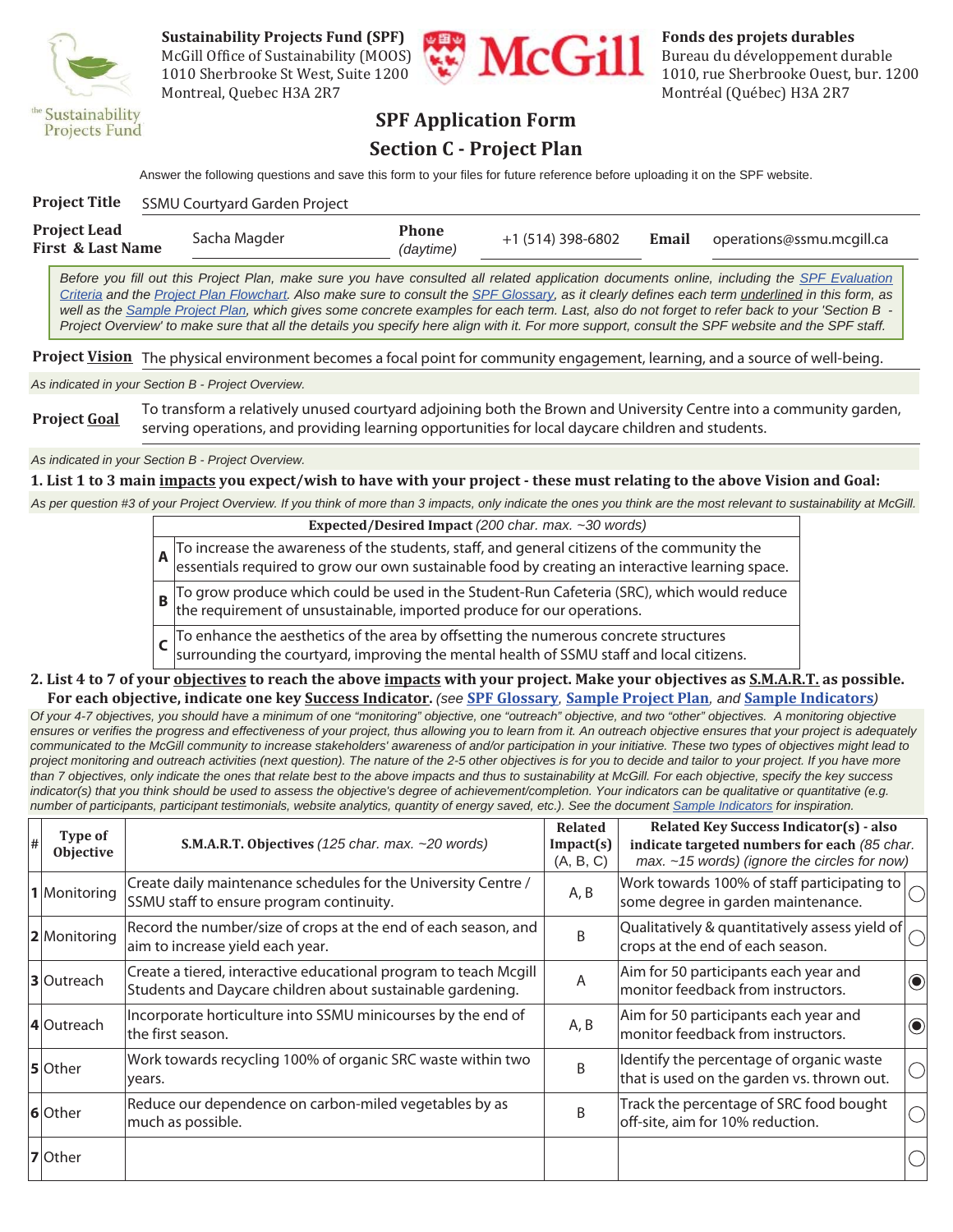

**Sustainability Projects Fund (SPF)**<br>
McGill Office of Sustainability (MOOS)<br>
1010 Sherbrooke St West, Suite 1200<br>
1010 Fundational Property of Sustainability (MOOS) McGill Office of Sustainability (MOOS)  $\left(\begin{array}{c} \bullet \\ \bullet \end{array}\right)$   $\left(\begin{array}{c} \bullet \\ \bullet \end{array}\right)$  Bureau du développement durable Montreal, Quebec H3A 2R7 Montréal (Québec) H3A 2R7



1010 Sherbrooke St West, Suite 1200

## **Projects Fund**

## **SPF Application Form**

## **Section C - Project Plan**

## **3. List the 4 to 7 most important activities that you need to conduct to reach the objectives you listed before. Make these**

*Your main activities should relate to the objectives you listed. As such, if you consider this crucial to your project, you may end up having an activity that relates to your monitoring objective(s) (e.g. developing a survey, any other activity that will help you and other stakeholders learn through your project) or to your outreach objective(s) (e.g. producing and promoting a video about the project). For each activity, indicate the output(s) that will be created as a result, such as a deliverable (e.g. video, report), training, website, network, design plan, or any other output adding value to the project and helping reach objectives/impacts.*  **as S.M.A.R.T. as possible. Also indicate at least one output and a key success indicator per activity.** *(***Sample Project Plan***)*

| S.M.A.R.T. Main Activities (125 char. max. ~20 words)                                                                  | <b>Related</b><br>Objective<br>#(s) | <b>Resulting</b><br>Output(s) | Related Key Success Indicator(s) - also indicate<br>targeted numbers for each (85 char. max. $~15$<br>words) (ignore the circles for now) |            |
|------------------------------------------------------------------------------------------------------------------------|-------------------------------------|-------------------------------|-------------------------------------------------------------------------------------------------------------------------------------------|------------|
| Develop maintenance schedules and create training sessions to<br>give all participants the associated skills required. | 1, 5, 6                             | Maintenance<br>schedules      | Multiple individuals (>10) contributing<br>independently from a central coordinator                                                       | $\bigcirc$ |
| Education of local staff and students of environmentally friendly<br>and indigenous gardening practices.               | 3, 4                                | Recurring/an-<br>ual programs | Development of recurring, stable<br>educational programs (>45 students/yr)                                                                | $\bigcirc$ |
| Cultivation of crops, to be used by the Student-Run Cafeteria.                                                         | 3, 5, 6                             | Tasty fruits &<br>vegitables  | Reduction of vegetable imports for the SRC<br>by 10%                                                                                      | $\bigcirc$ |
| Waste recycling & composting.                                                                                          | 3, 5, 6                             | internally                    | Soil produced Recycle >70% of the organic waste<br>generated by the SRC, ideally 100%                                                     |            |
|                                                                                                                        |                                     |                               |                                                                                                                                           |            |
|                                                                                                                        |                                     |                               |                                                                                                                                           |            |
|                                                                                                                        |                                     |                               |                                                                                                                                           |            |

**Provide any additional qualitative details that you would like to share with the SPF about your activities.***(800 char.max.~115 w.)*

This project has considerable room for expansion. If initial educational programs are successful, this would create a base of educated students that could further support this project in years to come. In addition, if this space were made more aesthetically pleasing, it could be an important space for relaxation and mental health for students during the temperate months of the year.

**4. Now, about the circles...: Select a total of 3 success indicators that you wish to track more seriously and report on during your project out of all those you indicated for your objectives and activities. These 3 indicators should be the most relevant to your goal and to creating a culture of sustainability at McGill and they should be relatively easy to monitor.**

When selecting your indicators, make sure that you will have/plan the time and resources you will need to allocate to monitor them throughout the course of your *project. Before you start your project, the SPF may ask you to change a chosen indicator for another that seems more pertinent to the SPF or to the University sustainability reporting. Note that, in addition to these three indicators, you will be asked to track four other generic ones that will be specified in the Award Letter.* 

You will be required to indicate progress towards your final 7 indicators in your progress and final reports to the SPF. Because the SPF values the experiences *and learning that occurs during your project (not only results), these reports will also gather related information through open-ended questions.*

We have selected the 3 Success Indicators that we wish to monitor during the project:  $\mathbf{x}$ 

**5. For all projects, there exist various risks, i.e. factors or preconditions whose probable presence or absence could negatively influence the successful achievement of the project's objectives. Please indicate 2 to 4 main risks for your project and the mitigation measures you intend to use/implement to reduce their likelihood.** *(advise if you have more to list)*

*It is particularly important that you list all risks to health and safety of the project's team members, direct and indirect stakeholders, and/or the environment.*

| <b>Main Risks</b> (65 charac. max. $\sim$ 9 words) | <b>Preventative Measures</b> (65 char. max. ~9 words)           |
|----------------------------------------------------|-----------------------------------------------------------------|
| Improper maintenance.                              | Development of shared responsibility task list.                 |
| Weather damage.                                    | Include yearly maintenance budget / winter-proofing structures. |
|                                                    |                                                                 |
|                                                    |                                                                 |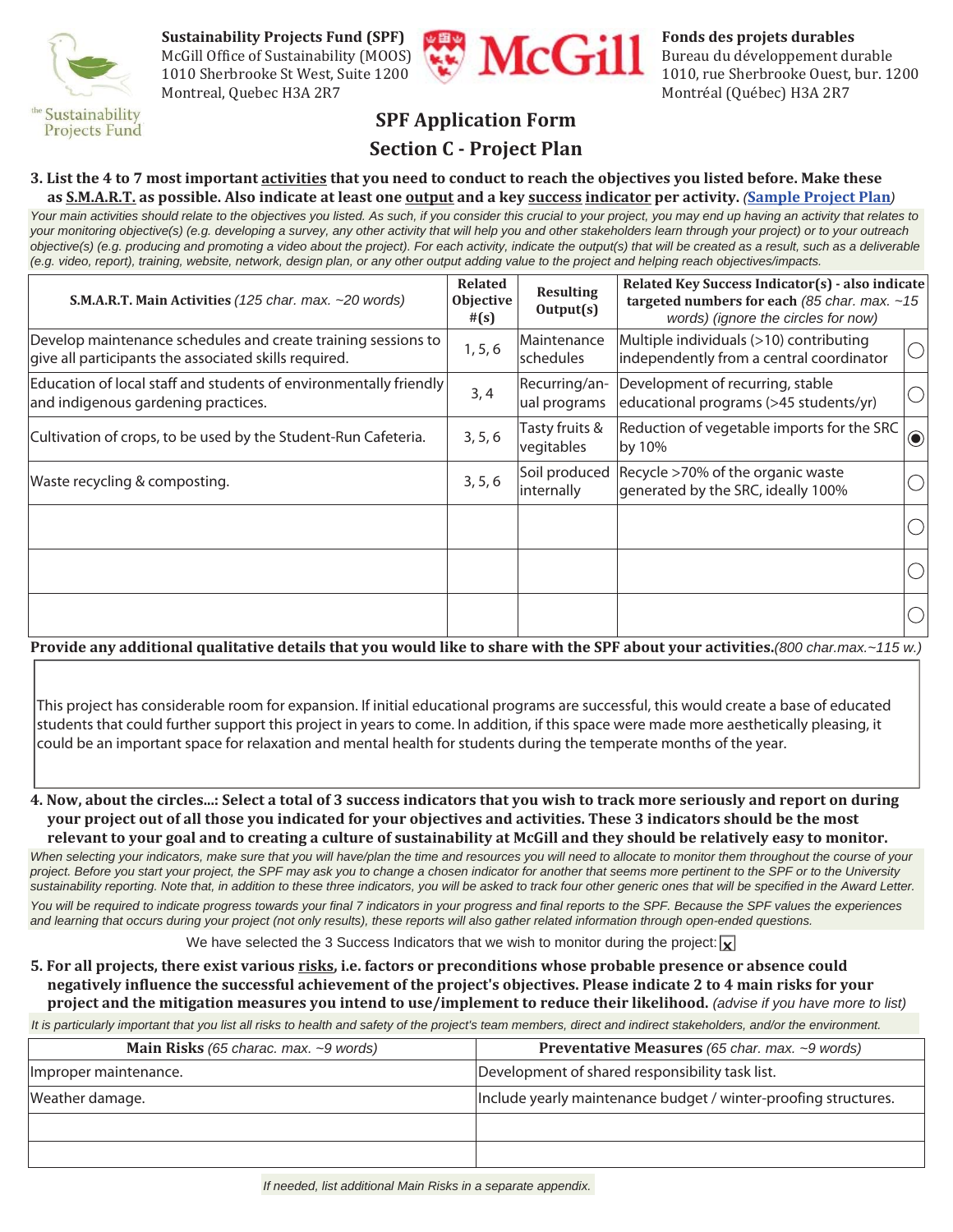

McGill Office of Sustainability (MOOS)  $\left(\begin{array}{c} \bullet \\ \bullet \end{array}\right)$   $\left(\begin{array}{c} \bullet \\ \bullet \end{array}\right)$  Bureau du développement durable Montreal, Quebec H3A 2R7 Montréal (Québec) H3A 2R7



1010 Sherbrooke St West, Suite 1200

## **SPF Application Form**

## **Section C - Project Plan**

#### **6. List the 3 to 10 stakeholders on/off McGill campus(es) that will be involved with and/or impacted by your project, and indicate their respective role in your project.**

| <b>Stakeholder's Name(s)</b> | <b>Affiliation</b>   | Role in the project                 | Confirmed support/<br>participation |
|------------------------------|----------------------|-------------------------------------|-------------------------------------|
| University Centre Staff      | Employees under SSMU | Maintaining the garden              | Yes                                 |
| <b>SSMU Daycare</b>          | Employees under SSMU | Maintaining the garden              | Yes                                 |
| <b>SSMU Executives</b>       | Employees under SSMU | Maintaining the garden/ programming | Yes                                 |
| McGill Students              | Affiliated with SSMU | Maintaining the garden/programming  | Yes                                 |
| First People's House         | Interest group       | Creating programming / education    | Yes                                 |
|                              |                      |                                     |                                     |
|                              |                      |                                     |                                     |
|                              |                      |                                     |                                     |
|                              |                      |                                     |                                     |
|                              |                      |                                     |                                     |

#### **- PRELIMINARY TIMELINE ASSUMING THAT PROJECT STARTS IN 3 MONTHS -**

*Note: If your project is approved, you will be asked by the SPF staff to fill out a more detailed timeline before any funding can be allocated.*

| Key Tasks and/or sub-tasks         | <b>Related</b><br>Output(s) | <b>Responsible Team Member(s) and Time</b><br>(initials + if paid, estimated # of hours to do task) | <b>Start Date</b> | <b>End Date</b> |
|------------------------------------|-----------------------------|-----------------------------------------------------------------------------------------------------|-------------------|-----------------|
| Map Summer Sun Patterns            |                             | (Completed by McGill)                                                                               | Jun 6, 2016       | Aug 6, 2016     |
| Repair water pipers                |                             | RH (oversight)-to be completed seprately                                                            | Jul 11, 2016      | May 29, 2017    |
| First out-reach                    |                             | <b>Environment Committee</b>                                                                        | Oct 19, 2016      | Oct 30, 2016    |
| Choose which vegetables to grow    |                             | <b>Environment Committee</b>                                                                        | Nov 21, 2016      | Dec 2, 2016     |
| Learn gardening practices + report |                             | <b>Environment Committee</b>                                                                        | Jan 1, 2017       | Feb 27, 2017    |
| Plan educational programming       |                             | <b>Environment Committee</b>                                                                        | Mar 1, 2017       | Mar 31, 2017    |
| Construct Garden                   |                             | RH (Oversight)                                                                                      | May 1, 2017       | May 15, 2017    |
| Plant seedlings + set up garden    |                             | SM, SSMU Staff, Mini-courses, Daycare                                                               | May 15, 2017      | May 30, 2017    |
| Implement composting               |                             | SM, SSMU Staff, Mini-courses, Daycare                                                               | May 15, 2017      | Sep 1, 2017     |
| Harvest garden                     |                             | SM, SSMU Staff, Mini-courses, Daycare                                                               | Sep 1, 2017       | Sep 30, 2017    |

**Provide any additional details that you would like to share with the SPF about your timeline.** *(530 charac. max. ~80 words)*

Note: Daycare is managed by Zineb Mouhtam, and Mini-Courses are managed by Sacha Magder.

See appendix for details regarding the role of the Environment committee & the relation of the mini-courses program and the garden project.

#### **- ADDITIONAL INFORMATION -**

Qualifications: Where relevant, the profiles/CVs of the people to be directly involved in the project are attached:

**List of appendices, if any** *(max. 7 pages of appendices, excluding profiles/CVs)***:** 

*If a McGill department/unit is to contribute financially to your project, make sure to include a support letter from its Financial/Budget Officer confirming contribution. Note that the SPF Working Group will evaluate your project based on your main application forms (i.e. Sections A, B, and C), not on appendices.* 

| $\vert$ Appendix # $\vert$ | <b>Title/Topic of Appendix</b>                                                       | <b>Total Qty of Pages</b> |
|----------------------------|--------------------------------------------------------------------------------------|---------------------------|
|                            | Explanation of the Porter Reserve, Pipe Repairs, and Additional Soil expenses        |                           |
|                            | Explanation of the Information Gathering process & role of the Environment Committee | 0.5                       |
|                            | Explanation of relationship between the SSMU garden and SSMU mini-courses            | 0.5                       |
|                            |                                                                                      |                           |
|                            |                                                                                      |                           |
|                            |                                                                                      |                           |
|                            |                                                                                      |                           |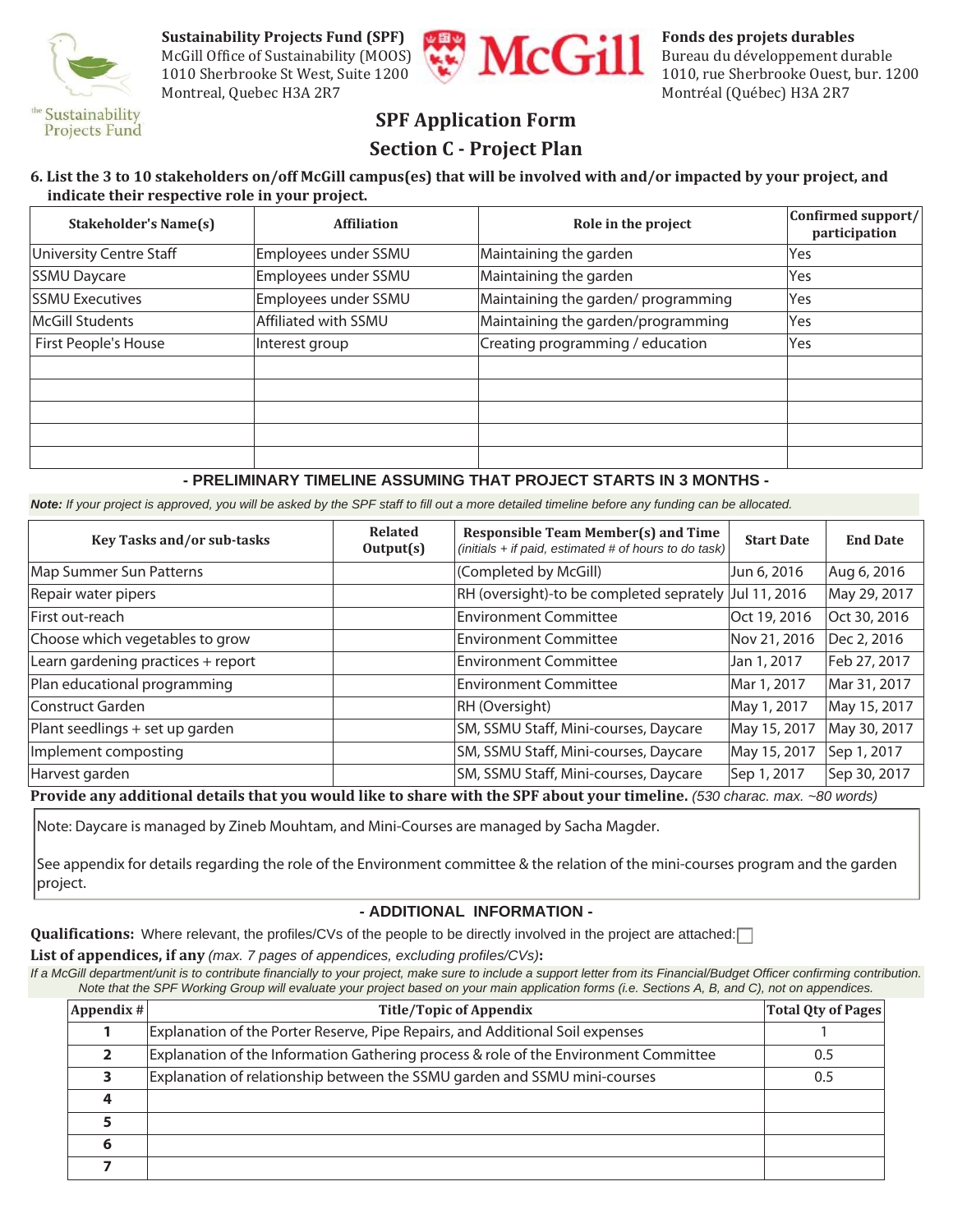

**Sustainability Projects Fund (SPF)**<br>
McGill Office of Sustainability (MOOS)<br>
1010 Sherbrooke St West, Suite 1200<br>
1010 Fundational Property of Sustainability (MOOS) McGill Office of Sustainability (MOOS)  $\left(\begin{array}{c} \bullet \\ \bullet \end{array}\right)$   $\left(\begin{array}{c} \bullet \\ \bullet \end{array}\right)$  Bureau du développement durable Montreal, Quebec H3A 2R7 Montréal (Québec) H3A 2R7



1010 Sherbrooke St West, Suite 1200

## **SPF Application Form Section C - Project Plan**

#### **- BUDGET -**

When completing this form, please refer to the SPF Guide to Budgeting for additional information and explanations. If you would like to submit a more elaborated *Financial Model/Business Case in addition to this SPF project budget (for instance, because of the nature of your project; e.g. you plan to generate some revenues through selling some items, revenues that will then allow your project to become financially self-viable), please develop it separately and join it as an appendix to this application. If you need guidance on how to elaborate a Financial Model/Business Case, see suggested resources on the SPF website.*

#### **REVENUES**

*Please indicate any funding you will receive or anticipate receiving to complete your project, including funds from McGill Departments and Units. Reminder: For McGill department/unit's financial contributions, make sure to include a letter from its Financial/Budget Officer confirming contribution in appendix. Note that this contribution will also need to be confirmed at the end of the project.*

|    | $(A)$ Funding Source $(s)$                               | Amount $(\$)$<br>'B) | $(C)$ Status |  |
|----|----------------------------------------------------------|----------------------|--------------|--|
|    | 1. Sustainability Projects Fund (SPF)                    | \$10,000.00          | Unconfirmed  |  |
|    | <b>2.</b> SSMU                                           | \$2,000.00           | Confirmed    |  |
| 3. |                                                          |                      |              |  |
| 4. |                                                          |                      |              |  |
|    | \$12,000.00<br><b>REVENUES GRAND TOTAL - add all (B)</b> |                      |              |  |

#### **EXPENSES**

#### **1. Salaries & Wages** *(only if applicable)*

*If applicable, indicate the job position(s) under your project and the associated costs. See the SPF Guide to Budgeting for further instructions.*

| (A)  | (B)                               | (C)               | (D)          | (E)           | (F)                     | (G)             | (H)                 |                |
|------|-----------------------------------|-------------------|--------------|---------------|-------------------------|-----------------|---------------------|----------------|
|      |                                   | $\sim$ # of Hours | $~\sim$ # of | <b>Hourly</b> | Subtotal $(\$)$         | 20%             | $ Total Cost (\$) $ | <b>Funding</b> |
| Year | <b>Position Title</b>             | per Week          | <b>Weeks</b> | Wage* $(\$)$  | $(C \times D \times E)$ | <b>Benefits</b> | $(F \times G)$      | Source(s) **   |
|      |                                   |                   |              |               |                         | 1.2             |                     |                |
|      |                                   |                   |              |               |                         | 1.2             |                     |                |
|      |                                   |                   |              |               |                         | 1.2             |                     |                |
|      |                                   |                   |              |               |                         | 1.2             |                     |                |
|      | Expenses Subtotal 1 - add all (H) |                   |              |               |                         |                 |                     |                |

#### **2. Other Expenses**

*Indicate all of the expenses associated with your project; think back to all of your project's activities and all of the items that you need to complete them. It may be beneficial to group by category (not required); if you do so, please use the following categories: Materials-Supplies, Equipment, Printing, Events, Transportation, One-time Profess. Fees, and Miscellaneous.*

| (A)             | (B)                                                     | (C)            | (D)              | (E)                         | (F)                                      | (A)  | (B)                     | (C)          | (D)              | (E)                   | (F)            |
|-----------------|---------------------------------------------------------|----------------|------------------|-----------------------------|------------------------------------------|------|-------------------------|--------------|------------------|-----------------------|----------------|
|                 | <b>Item Description</b>                                 | $#$ of         | <b>Unit Cost</b> | <b>Total Cost</b>           | <b>Funding</b>                           | Year | <b>Item Description</b> | $#$ of       | <b>Unit Cost</b> | <b>Total Cost</b>     | <b>Funding</b> |
| Year            | (inputs)                                                | <b>Units</b>   | (3)              | $(S)$ $(C \times D)$        | Sources**                                |      | (inputs)                | <b>Units</b> | (3)              | $(\$)$ $(C \times D)$ | Sources**      |
| 17              | Garden                                                  |                | \$8,000.00       | \$8,000.0 <sup>6</sup> SPF  |                                          | 17   | Promotions              |              | \$200.00         | \$200.00              | lssmu          |
| 17 <sup>2</sup> | Paint                                                   |                | \$30.00          | \$30.00                     | <b>SPF</b>                               | 17   | <b>Porter Reserve</b>   | 9            | \$35.00          | \$315.00              | <b>SPF</b>     |
| 17              | Pipe repair                                             |                | \$1,800.00       | \$1,800.0 <sup>4</sup> SSMU |                                          |      |                         |              |                  |                       |                |
| 17              | Screws                                                  |                | \$10.00          | \$10.00                     | <b>SPF</b>                               |      |                         |              |                  |                       |                |
| 17              | Compost tumbler                                         | 3              | \$300.00         | \$900.00                    | <b>SPF</b>                               |      |                         |              |                  |                       |                |
| 17              | Garden tools                                            |                | \$400.00         | \$400.00                    | <b>SPF</b>                               |      |                         |              |                  |                       |                |
| 17              | Soil                                                    | 10             | \$5.00           | \$50.00                     | <b>SPF</b>                               |      |                         |              |                  |                       |                |
| 17              | Seeds/plants                                            | 20             | \$6.00           | \$120.00                    | <b>SPF</b>                               |      |                         |              |                  |                       |                |
| 17              | <b>Watering Tools</b>                                   | $\overline{2}$ | \$42.50          | \$85.00                     | <b>SPF</b>                               |      |                         |              |                  |                       |                |
| 17              | <b>Containers</b>                                       | 3              | \$30.00          | \$90.00                     | <b>SPF</b>                               |      |                         |              |                  |                       |                |
|                 | \$11,485.00<br><b>Expenses Subtotal 2 - add all (E)</b> |                |                  |                             | <b>Expenses Subtotal 3 - add all (E)</b> |      |                         | \$515.00     |                  |                       |                |

#### **EXPENSES GRAND TOTAL** (Subtotals  $1 + 2 + 3$ ) \$12,000.00

**\*** *If position hosted and managed under a McGill Department or Unit, consult with their HR staff or supervisors for the applicable salary rates. If position not hosted and managed under a McGill Department or Unit, see the SPF Guide to Budgeting for the Hourly Wages applicable to hiring under the SPF.*  **\*\*** *To indicate the one or many Funding Source(s) that will pay for the expenses, use their respective number as you listed under Revenues (SPF or other).*

> *Thank you! After you save it to your files, you can now upload this form and any appendices on the SPF website to complete the application process. The SPF staff will contact your team within two weeks to provide feedback. Congratulations for applying to the SPF!*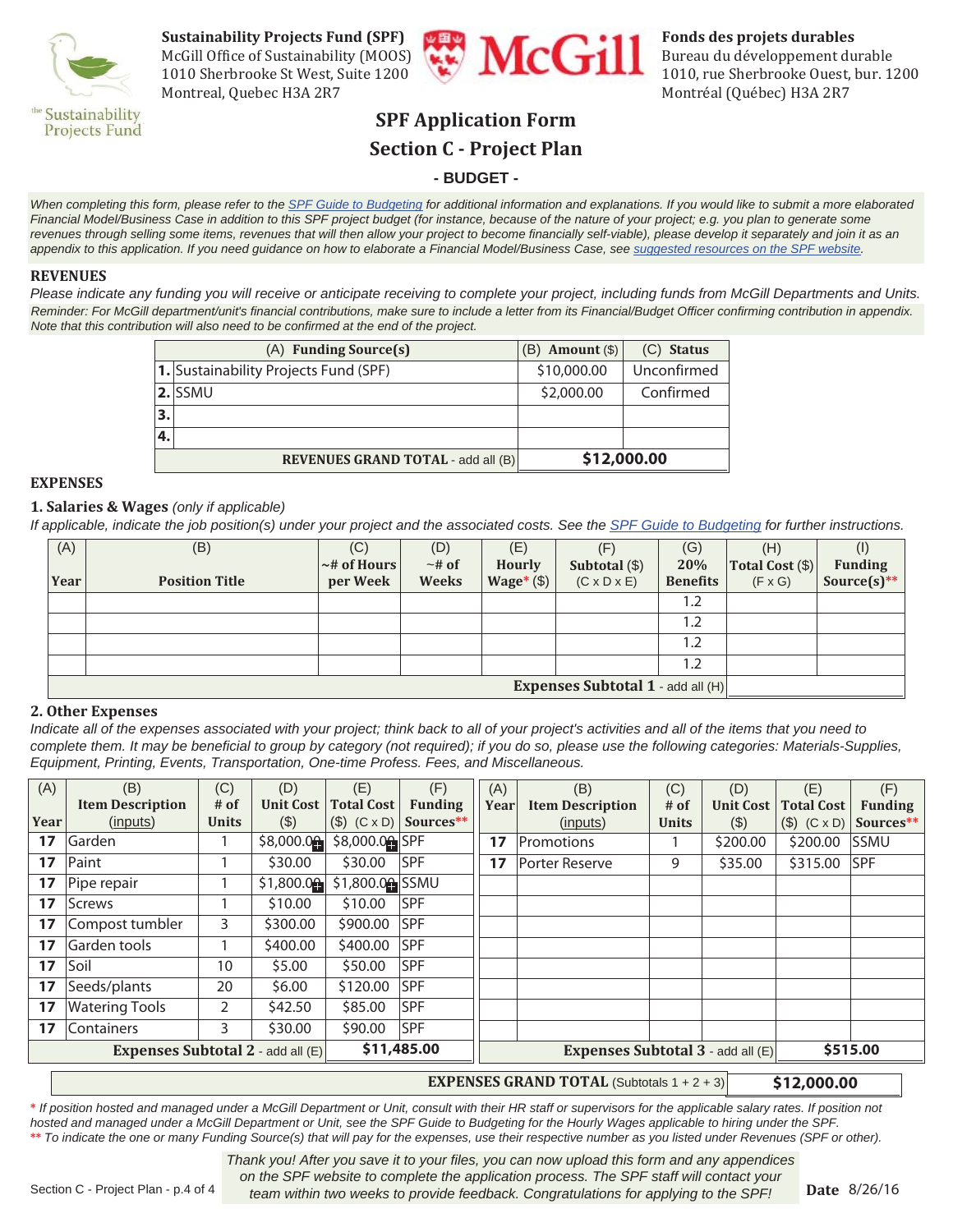

**Office of the Vice-President (Operations)** Students' Society of McGill University 3600 McTavish Street, Suite 1200 Montréal, Québec, H3A 0G3

# Appendix:

## **SSMU COURTYARD GARDEN PROJECT**

## **ADDITIONAL EXPENSES**

## **Use of the "Porter Reserve" Expense (\$315)**

Porters are the lifeblood of the SSMU Building; they complete essential tasks such as general maintenance of the building, opening and closing all rooms, and making sure the premises is clean. Our porters are paid a yearly salary based on a specific number of hours per week which is tied to our building hours. However, activities for which we require porters that are undertaken outside building hours are not included in our operating budget or the salaries they are allocated.

For the garden project, I am anticipating extra porter expenses to complete the garden project (labeled Porter Reserve). This might include urgent repair or maintenance of the garden on a weekend (when the building is not open) or urgent repair work that continues after building hours. This reserve fund might also be used to complete garden work that is significant enough that it requires an additional porter for that day who would not otherwise be working.

## **Porter Salaries**

Porters are paid a fixed per-hour salary of 35\$/hr as stated by our agreement with the McGill Worker's union. As a result, we do not have the flexibility to pay the porters the hourly wages specified by the SPF committee.

As a result, we have included the "Porter Reserve" in the list of "other expenses", which will be individually invoiced to the McGill Office of Sustainability when needed. I personally believe that nine (9) hours is a safe and conservative estimate of the number of emergency and additional porter hours that might be required.

## **Why Porter Salaries are not covered by SSMU**

Although pipe repairs and promotions are items that are explicitly budgeted for (pipe repairs from our Capital Expenditures fund & the promotions from our marketing budget), we do not have any operating budget available that we can allocate towards porters. As a result, these are fees that would need to be covered by Sustainable Projects Funding and not by SSMU.